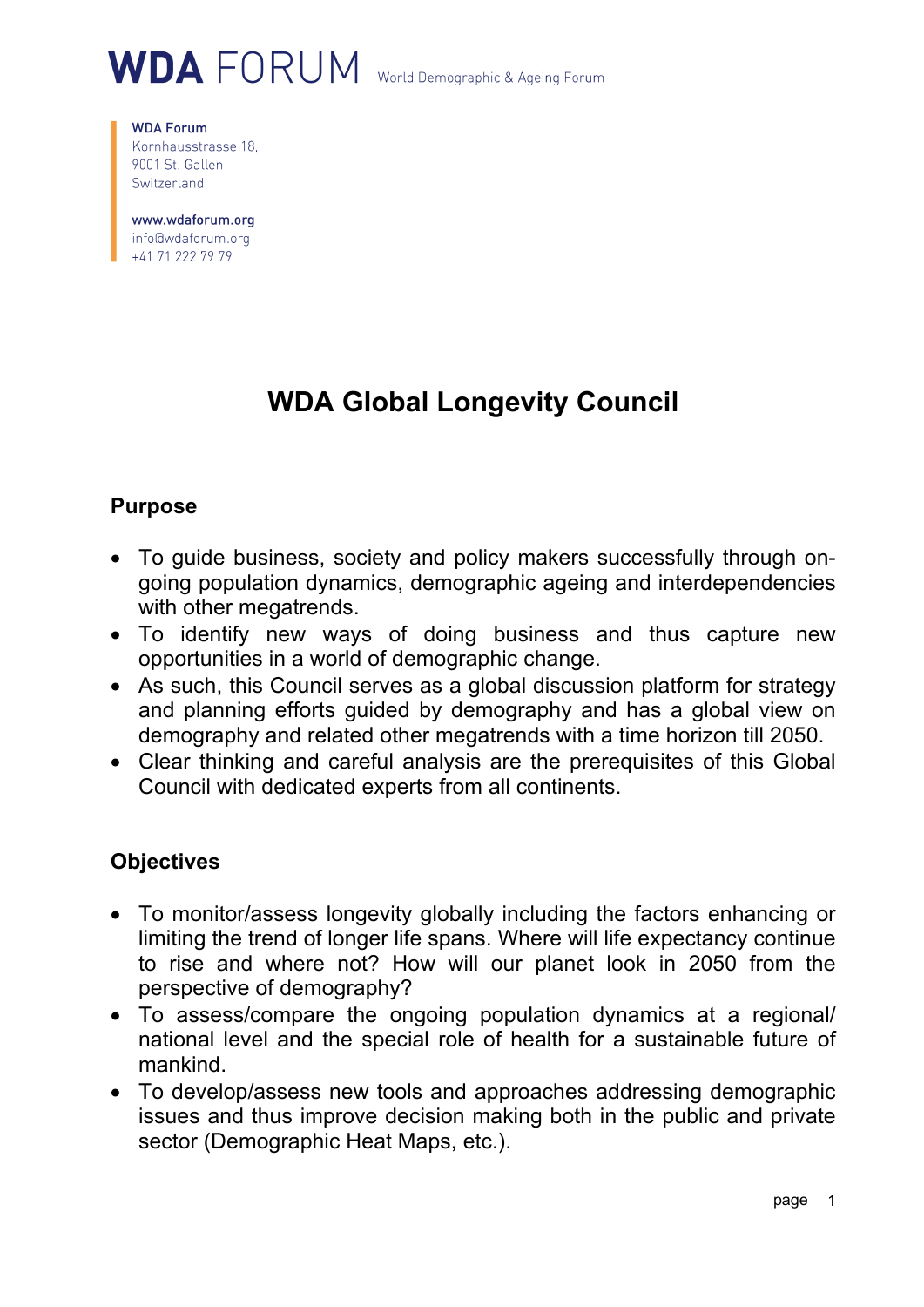- To determine the impact of longevity on the achievement of health objectives under the SDG Agenda 2030.
- To develop recommendations for consideration by business, society and policymakers.
- To advise the WDA Forum on the further development of their activities.
- To publish/share the work done by the Council in journals, media and at international conferences.

### **Burning Questions to be addressed by the Council**

- How will ongoing demographic changes impact life spans/quality of life in the coming 2-3 decades on a global, regional and country level?
- What are the prerequisites to make ageing a success/achievement across the globe?
- What are the challenges of ageing societies in general and in terms of their health?
- Why does "health" matter? What is the relevance for business, society and policy makers?
- How will morbidity and mortality patterns change with transformation of human lifetime?
- Which new health challenges need risk assessment/management (epidemics, pandemics, antimicrobial resistance (AMR), climate change, etc.)? How are they related to population dynamics?
- Which challenges in healthcare provision need to be addressed/tackled and how can access to healthcare be made more accessible for everybody?

# **Strategy**

- A group of 7-9 dedicated demography and health experts from all continents is the unique asset of this Council. They meet 4 times a year for a digital meeting led by the Council Chairman and organized by World Demographic & Ageing Forum (WDA Forum).
- The outcome of these meetings is one brief policy paper per year on longevity opportunities and challenges in business and society. In addition, Council Members share the results at international conferences.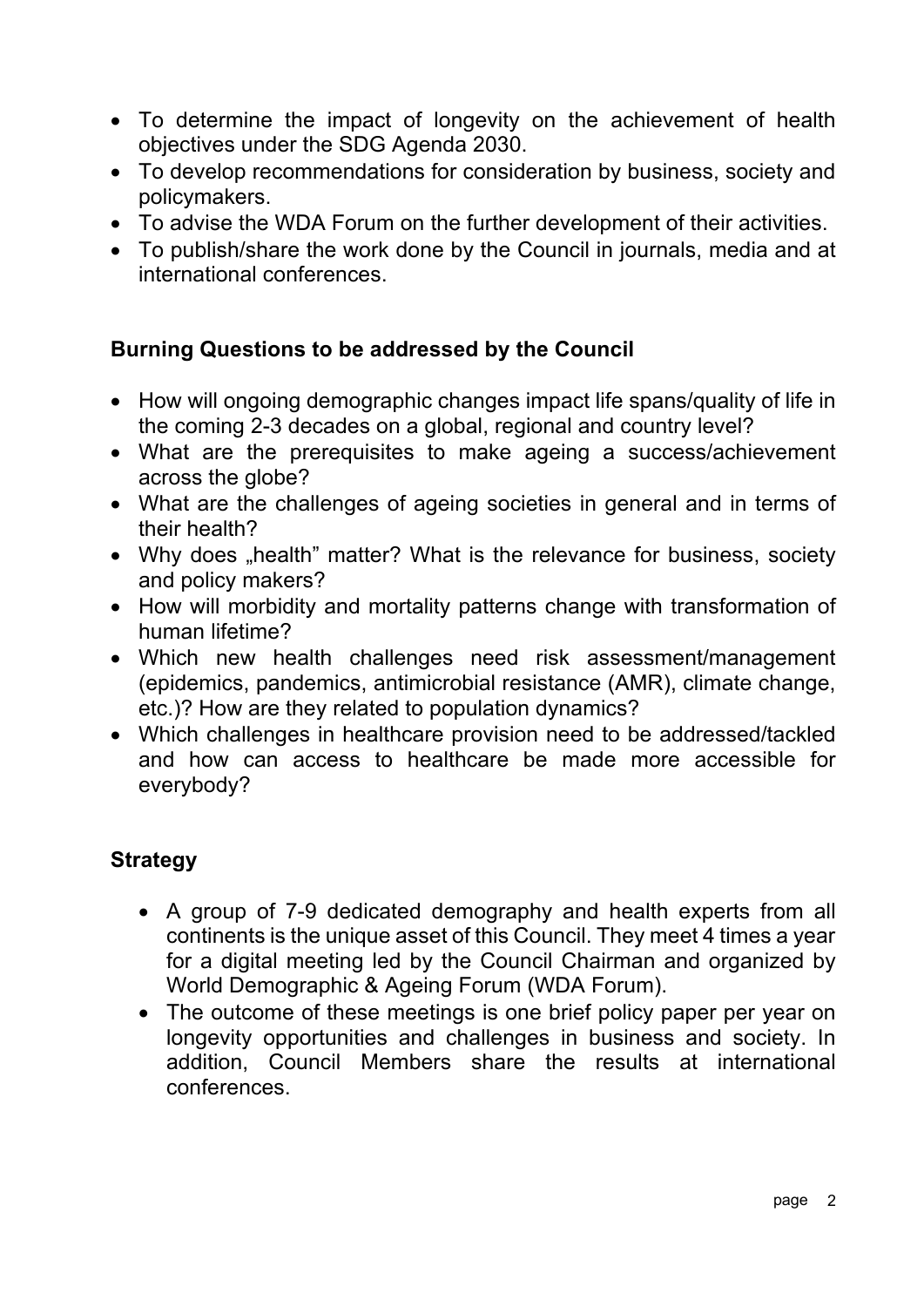# **Organizational Frame & Faculty Members**

- Chairman of the Council: Pol Vandenbroucke, Health Expert, WDA Forum, Switzerland Email: pol.vandenb@gmail.com
- Executive Secretary: Hans Groth, Health Expert & Demographer, WDA Forum, **Switzerland** Email: hgroth@wdaforum.org
- Project Coordinators:
	- Regina Regenass, Managing Director, WDA Forum, Switzerland Email: rregenass@wdaforum.org
	- Lucas Binggeli, Research Fellow, WDA Forum, Switzerland Email: lbinggeli@wdaforum.org
	- Patrick Friedli, Research Fellow, WDA Forum, Switzerland Email: pfriedli@wdaforum.org

### **Faculty Members with Global/Regional Demography Expertise**

• **Europe:**

**Roland Rau,** Professor of Demography, University of Rostock & Max-Planck-Institute for Demography, Rostock, Germany *https://www.demogr.mpg.de/en/about\_us\_6113/staff\_directory\_1899/roland\_rau\_525/* Email: rau@gmail.com

#### • **North America:**

**Nicholas Eberstadt**, Henry-Wendt-Chair for Political Economy, American Enterprise Institute (AEI), Washington/DC, USA *https://www.aei.org/profile/nicholas-eberstadt/* Email: eberstadt@aei.org

#### • **Latin America:**

**Bernardo Lanza Queiroz***,* Professor of Demography, University Federal de Minas Gerais, Belo Horizonte, Brazil *https://docentes.face.ufmg.br/lanza/* Email: lanza@cedeplar.ufmg.br

• **China:**

**Wang Feng,** Professor of Demography, University of California, Irvine, CA and Fudan University, Shanghai, China *https://www.faculty.uci.edu/profile.cfm?faculty\_id=5098* Email: fwanguci@gmail.com